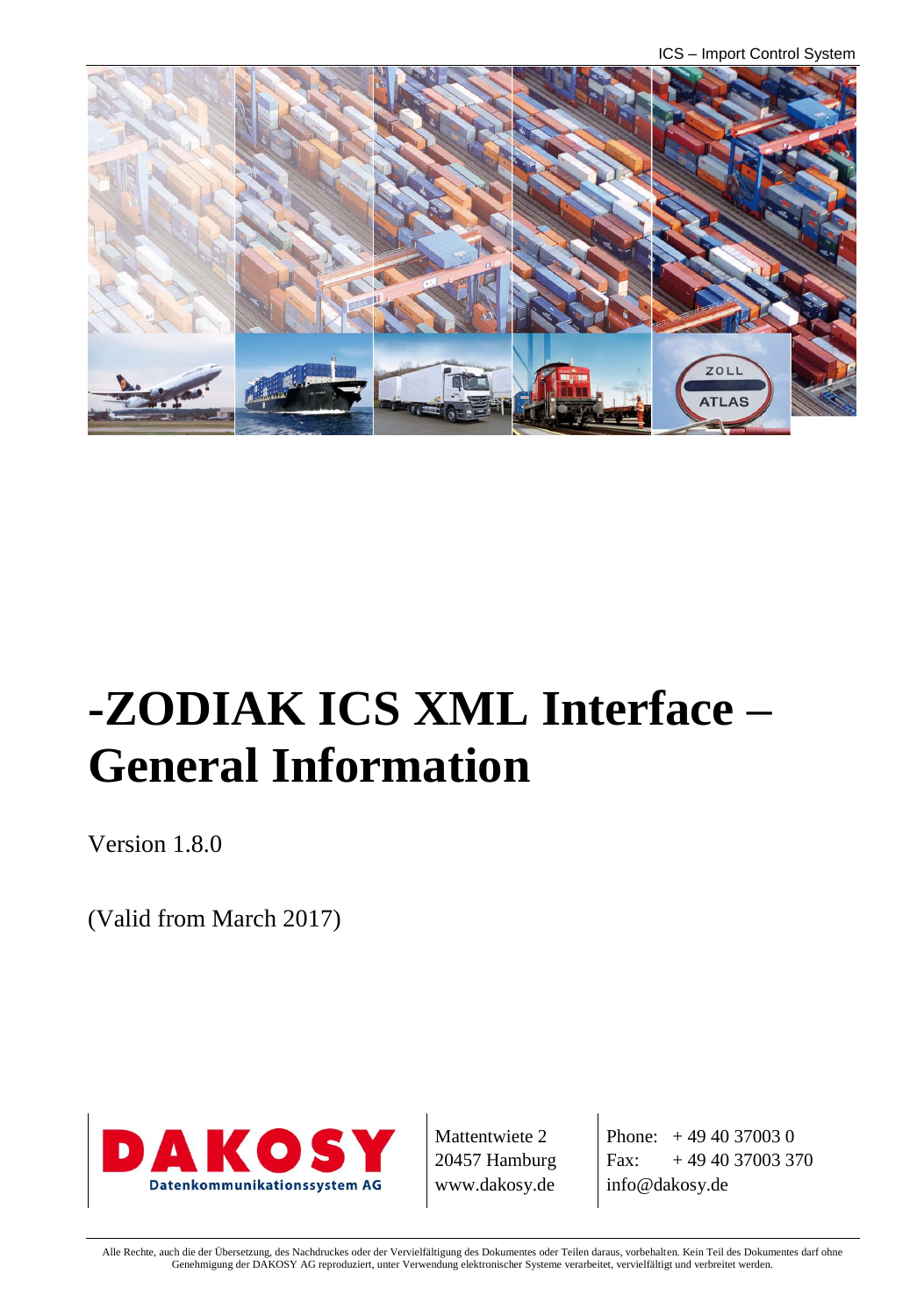| Version   | <b>Chapter/Section</b> | <b>Reason</b>                                                                                                                                  | <b>Name</b>    | Date       |
|-----------|------------------------|------------------------------------------------------------------------------------------------------------------------------------------------|----------------|------------|
| 1.0.0     |                        | <b>Initial Version</b>                                                                                                                         | Blanken        | 26.07.2010 |
| 1.1       |                        | Added information regarding XML Header and<br>Encoding                                                                                         | Blanken        | 29.07.2010 |
| 1.2       |                        | Updated for schema version 006                                                                                                                 | <b>Blanken</b> | 24.08.2010 |
| 1.3       |                        | Updated for schema version 007                                                                                                                 | Blanken        | 10.09.2010 |
| 1.4 / 1.5 |                        | (not released)                                                                                                                                 |                |            |
| 1.6.0     |                        | Added more detailed information about character<br>sets as well as information regarding DAKOSY's<br>policy for handling character set issues. | <b>Blanken</b> | 31.03.2011 |
| 1.7.0     |                        | Layout changes<br>Addition of E_ENS_STA (chapter 4)<br>Change of chapter 6: Basic Message Flow                                                 | Diettrich      | 22.10.2012 |
| 1.8.0     |                        | Updated guide version in connection with ATLAS<br>release 8.7                                                                                  | Diettrich      | 31.01.2017 |

#### **Change history**

#### **Change requests**

#### **DAKOSY Datenkommunikationssystem AG**  Mattentwiete 2

20457 Hamburg

| 1. Phone: | $+494037003 - 0$   |
|-----------|--------------------|
| 2. Fax:   | $+494037003 - 370$ |
| 3. Email: | info@dakosy.de     |

#### **Used tools**

|                  | Number Used tools                                                 |
|------------------|-------------------------------------------------------------------|
| $\vert W1 \vert$ | This document has been created using <i>Microsoft Word 2010</i> . |

#### **Liability**

1. Please note that no liability claims can be derived towards DAKOSY AG for the content of this manual, despite careful development and examination of this document!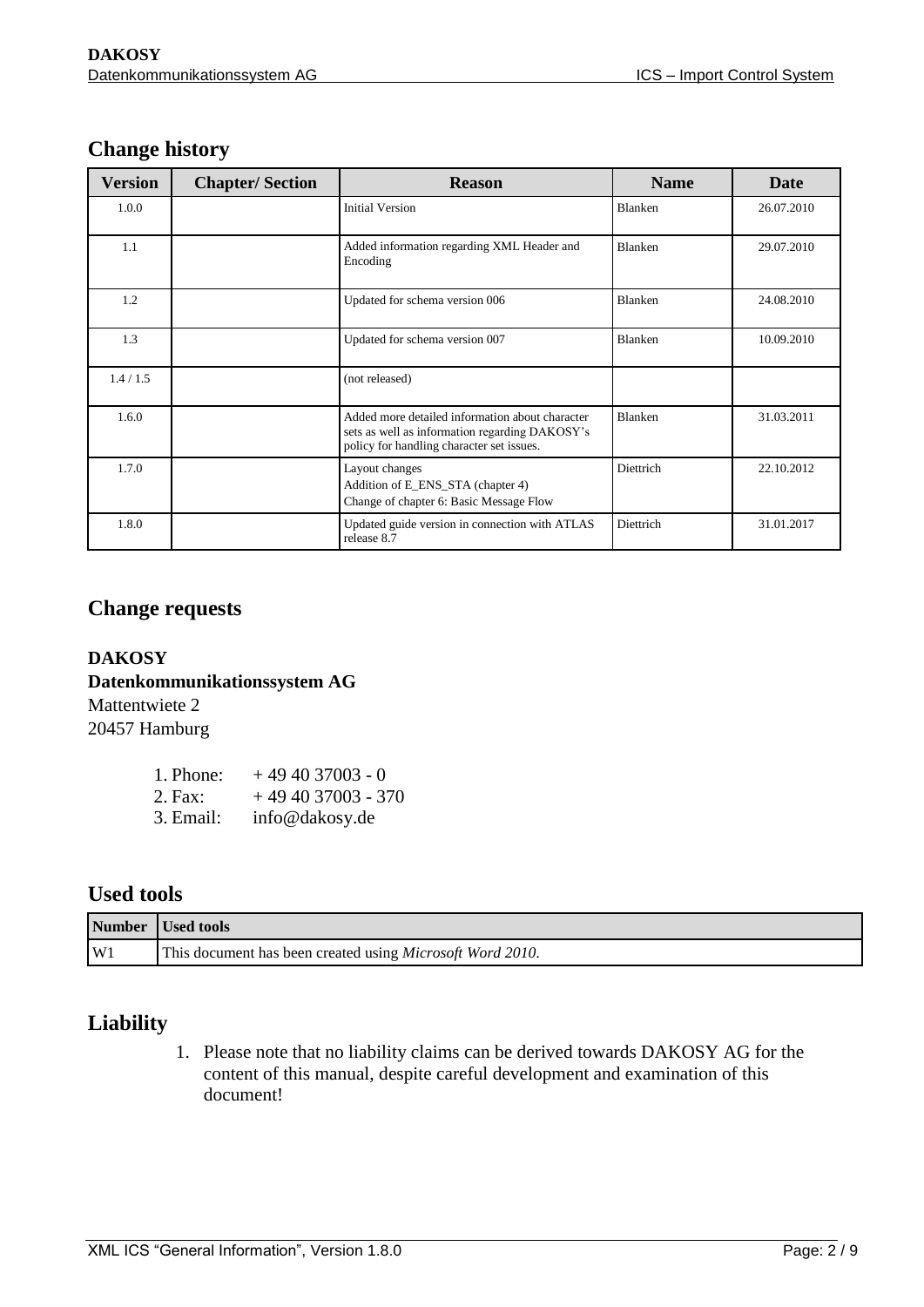## **Table of contents**

| 2 <sup>1</sup> |  |
|----------------|--|
| 3              |  |
| 4              |  |
| 5              |  |
| 5.1            |  |
|                |  |
| 5.3            |  |
|                |  |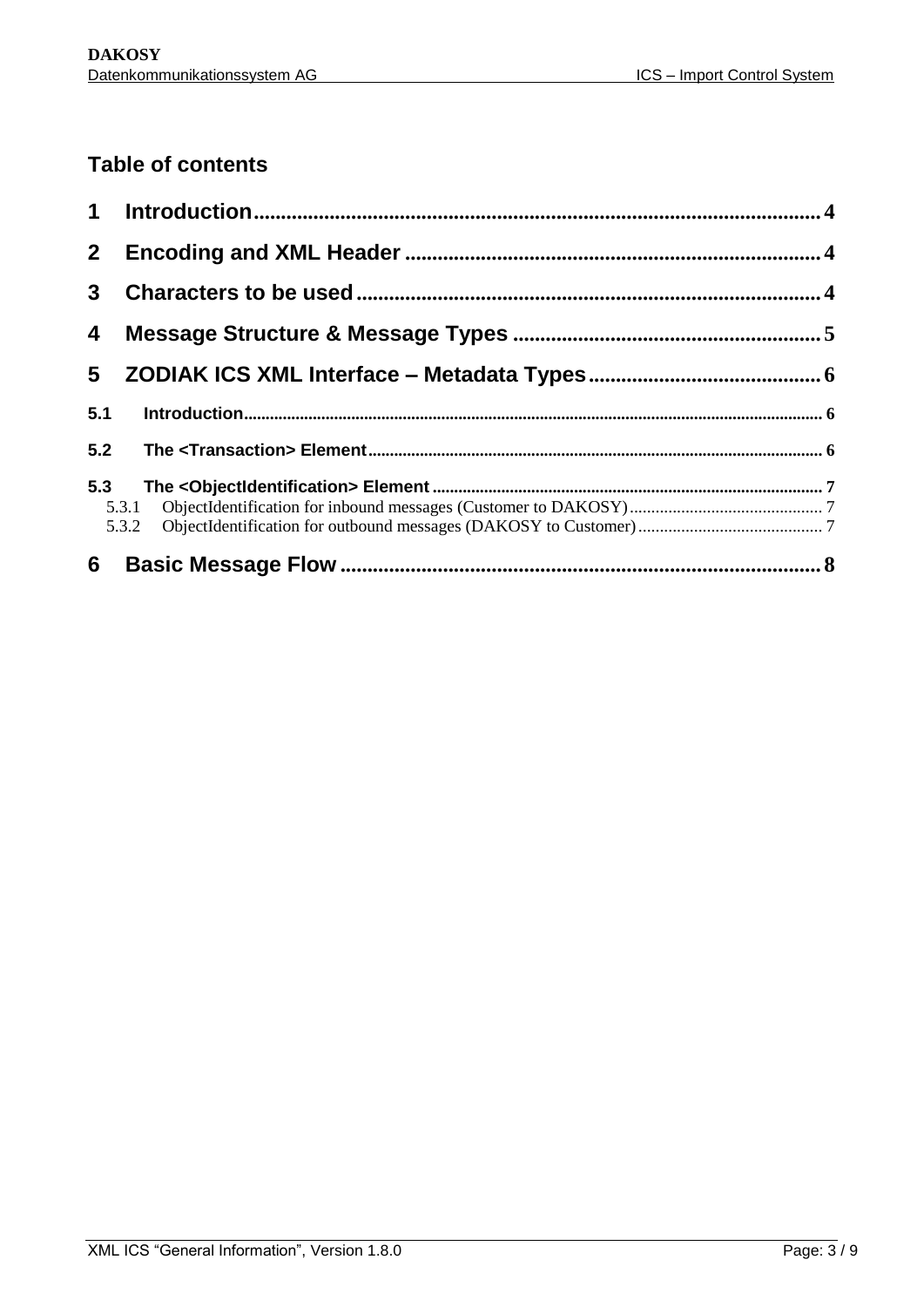# <span id="page-3-0"></span>**1 Introduction**

Aside from EDIFACT and Cargo-IMP formats, ZODIAK ICS offers an XML interface as well.

This interface employs the same basic structures used with the ZODIAK/BOX interface. However, there are some differences regarding the exact implementation and function set available. Therefore this document aims to describe the usage of the general data types / elements / messages used when communicating with ZODIAK ICS via XML.

# <span id="page-3-1"></span>**2 Encoding and XML Header**

Messages sent to the ZODIAK ICS XML Interface **must** be encoded using ISO-8859-15 or UTF-8.

If ISO-8859-15 is used, this **must** also be specified in the messages' header

<?xml version="1.0" encoding="iso-8859-15" ?>

If a customer intends to change the encoding from ISO to UTF-8 or vice versa he should notify DAKOSY in advance.

## <span id="page-3-2"></span>**3 Characters to be used**

As specified in the previous chapter, DAKOSY allows for messages to be encoded using either ISO-8859-15 or UTF-8.

However, this does not mean that customs will accept the full character set covered by these standards.

In fact, most customs agencies will only accept printable ASCII characters and the whitespace character (Hex 0x20), but no tabulators, carriage returns, line feeds etc.

DAKOSY will accept and try to forward data to customs as it is send by the customers for now, but reserves itself the right to change this policy in the future, i.e. DAKOSY might deceide to reject messages containing characters not acceptable to customs.

If DAKOSY should decide to do so, customers will be informed in advance in accordance with existing contracts.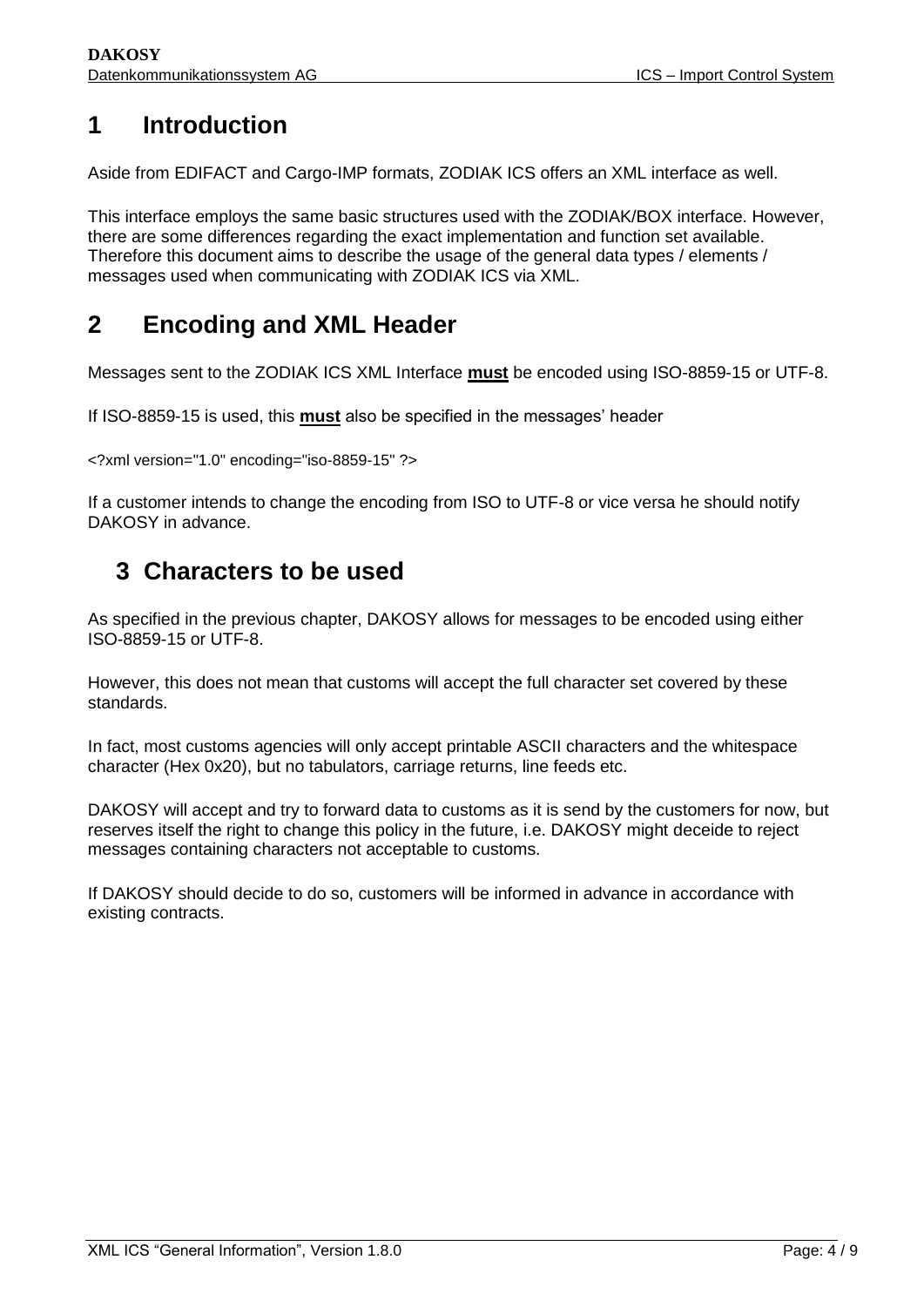## <span id="page-4-0"></span>**4 Message Structure & Message Types**

Each Message within the ZODIAK ICS XML Interface (except for the Acknowlegement) follows the same basic structure

**ICSMessage** 

- +-Transaction
- +-Messages
	- +-[Message Name]
	- +-Header
	- $+$ -…

The "Message Name" Element's Name designates the type of message. The following table describes the relation of XML Message Names to TAXUD Message Names.

| <b>XML Message Name</b>           | <b>TAXUD Message Name(s)</b> | <b>Remark / Description</b>      |
|-----------------------------------|------------------------------|----------------------------------|
| EntrySummaryDeclaration           | E_ENS_DAT                    | TypeOfDeclaration determines the |
|                                   | E_ENS_AMD                    | exact type of message (see 3.3)  |
|                                   |                              |                                  |
| <b>EntrySummaryDeclarationAck</b> | E_ENS_ACK                    | TypeOfDeclaration determines the |
|                                   | E_ENS_AAC                    | exact type of message (see 3.3)  |
|                                   |                              |                                  |
| CustomsAcknowledgement            | E_ENS_REJ                    |                                  |
|                                   | E_ENS_ARJ                    |                                  |
|                                   | E_ENS_STA                    |                                  |
|                                   | E DIV ACK                    |                                  |
|                                   | E_DIV_REJ                    |                                  |
|                                   | E ARN VAL                    |                                  |
|                                   | E ARN REJ                    |                                  |
| DiversionRequestImport            | E_DIV_REQ                    |                                  |
|                                   |                              |                                  |
| ArrivalNotification               | E ARN ENT                    |                                  |
|                                   |                              |                                  |
| AdvancedInterventionNotification  | E AIV NOT                    |                                  |
|                                   |                              |                                  |
| Acknowledgment                    |                              | Technical / Functional response  |
|                                   |                              | message from DAKOSY,             |
|                                   |                              | therefore no relation to a TAXUD |
|                                   |                              | message.                         |
|                                   |                              |                                  |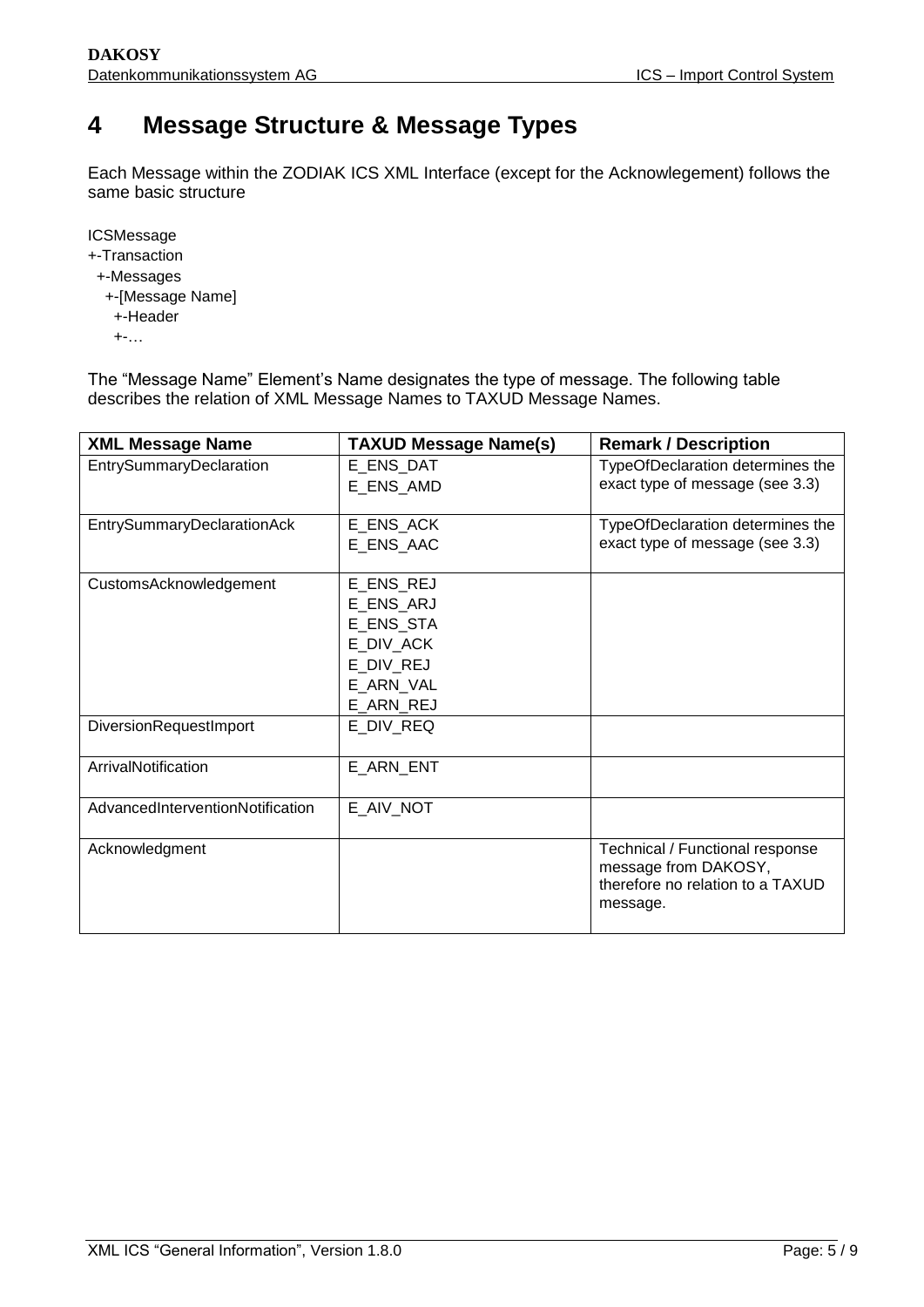# <span id="page-5-0"></span>**5 ZODIAK ICS XML Interface – Metadata Types**

## <span id="page-5-1"></span>**5.1 Introduction**

Each message – except for the "Acknowledgement" used within the ZODIAK ICS XML Interface – contains two elements before the actual "payload":

- <Transaction>
- <ObjectIdentification>

These elements carry basic message information such as technical references, sender/receiver codes etc., in this regard they are similar to UNB/UNH/BGM in EDIFACT.

The following two sections describe each of the fields used in these elements in detail:

## <span id="page-5-2"></span>**5.2 The <Transaction> Element**

The Transaction element describes most basic message information. It contains the following fields:

| <b>Element Name</b> | <b>Field Contents / Descr.</b>                                                                                                                                                                                                    |
|---------------------|-----------------------------------------------------------------------------------------------------------------------------------------------------------------------------------------------------------------------------------|
| <b>IOPartner</b>    | This is the participant code (usually the DAKOSY participant code) of the<br>sending resp. receiving party. For messages *to* DAKOSY it is the sender<br>code, for messages *from* DAKOSY it will be set to the recipient's code. |
| <b>IODivision</b>   | IODivision1, 2 and 3 are currently not used within ZODIAK ICS                                                                                                                                                                     |
| <b>IOReference</b>  | This is a technical reference assigned by the message sender. It should<br>be unique so that it can be used to distinguish an individual message from<br>all other messages sent by a participant.                                |
| <b>IODateTime</b>   | This is set to the date and time when the message is generated.                                                                                                                                                                   |
| Version             | This specifies the interface version used. The current version as of<br>September 10 <sup>th</sup> , 2010 is '007'                                                                                                                |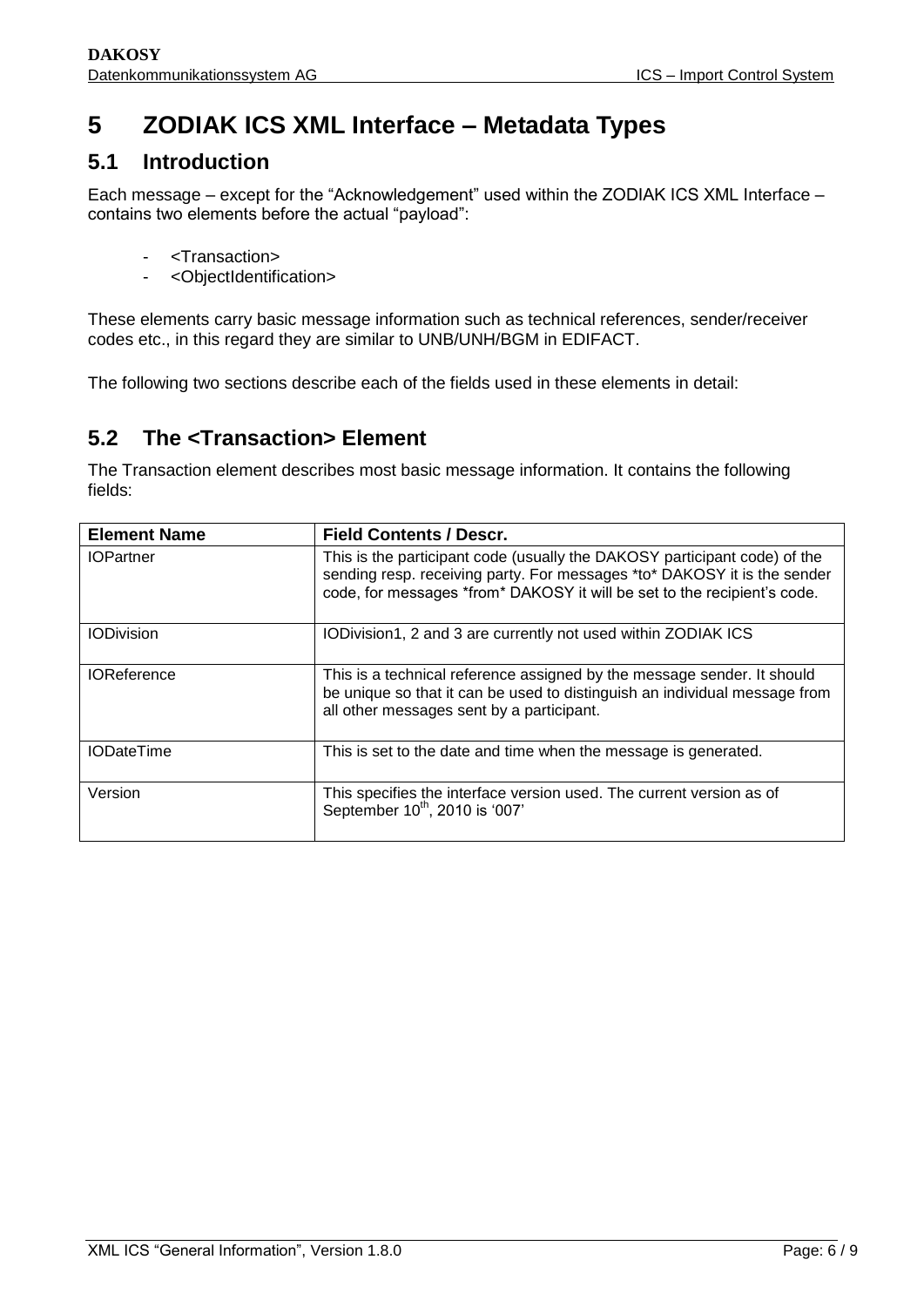## <span id="page-6-0"></span>**5.3 The <ObjectIdentification> Element**

Depending on whether an inbound or an outbound message is concerned, the message's <ObjectIdentification> element contains different fields. These are described in the following two sections:

<span id="page-6-1"></span>

| 5.3.1 ObjectIdentification for inbound messages (Customer to DAKOSY) |  |
|----------------------------------------------------------------------|--|
|                                                                      |  |

| <b>Element Name</b>  | <b>Field Contents / Descr.</b>                                                                                                                                                                                                                                                                                                                                                                                                                                                                                                                               |
|----------------------|--------------------------------------------------------------------------------------------------------------------------------------------------------------------------------------------------------------------------------------------------------------------------------------------------------------------------------------------------------------------------------------------------------------------------------------------------------------------------------------------------------------------------------------------------------------|
| LocalReferenceNumber | The Local Reference Number is a technical identifier which is supposed to<br>serve as a customer's reference to an individual ENS declaration. It<br>should be unique among all of the declarations made by the customer.                                                                                                                                                                                                                                                                                                                                    |
| ObjectAction         | When sending data to ZODIAK ICS there should always be two<br>occurrences of the <objectaction> element within the message. The first<br/>one should have a value 'CREATE', the second one should have a value<br/>'SEND'.</objectaction>                                                                                                                                                                                                                                                                                                                    |
| TypeOfDeclaration    | This field can take the values 'ORIGINAL' or 'UPDATE'. It is used to<br>distinguish between ENS Declaration and ENS Amendment messages.<br>I.e. sending an EntrySummaryDeclaration with TypeOfDeclaration =<br>'ORIGINAL' will result in an E_ENS_DAT being sent to customs. The<br>same but with 'UPDATE' as TypeOfDeclaration will result in an<br>E_ENS_AMD.<br>In turn, an EntrySummaryDeclarationAck with TypeOfDeclaration =<br>'ORIGINAL' refers to an E_ENS_ACK, while the same message with<br>TypeOfDeclaration = 'UPDATE' describes an E ENS AAC. |
| Operator             | This field is optional. When a message is sent from the customer's<br>inhouse system to DAKOSY, it can be used to refer to the user who keyed<br>in and sent the message.                                                                                                                                                                                                                                                                                                                                                                                    |

#### <span id="page-6-2"></span>**5.3.2 ObjectIdentification for outbound messages (DAKOSY to Customer)**

| <b>Element Name</b>      | <b>Field Contents / Descr.</b>                                                                                                                                                                                                                             |
|--------------------------|------------------------------------------------------------------------------------------------------------------------------------------------------------------------------------------------------------------------------------------------------------|
| ObjectName               | This field will carry the value of the Local Reference Number; it is included<br>mainly for compatibility with existing ZODIAK BOX schemas.                                                                                                                |
| ObjectAlias              | This field will not be filled in in messages sent from ZODIAK ICS.                                                                                                                                                                                         |
| <b>TypeOfDeclaration</b> | (see 2.3.1)                                                                                                                                                                                                                                                |
| OriginalMessageName      | For messages sent from customs, this field contains the TAXUD name of<br>the original message (E_DIV_ACK, for example)                                                                                                                                     |
| TransactionReference     | This field contains the IOReference of the original message to which this<br>message is related. I.e. if an EntrySummaryDeclaration had an<br>IOReference '1234', the CustomsAcknowledgement will have value '1234'<br>in this TransactionReference field. |
| EDIFACTMessageNo         | If the ZODIAK ICS XML message is used to forward information from<br>customs to the customer, this field will contain the technical message<br>reference of the customs' message.                                                                          |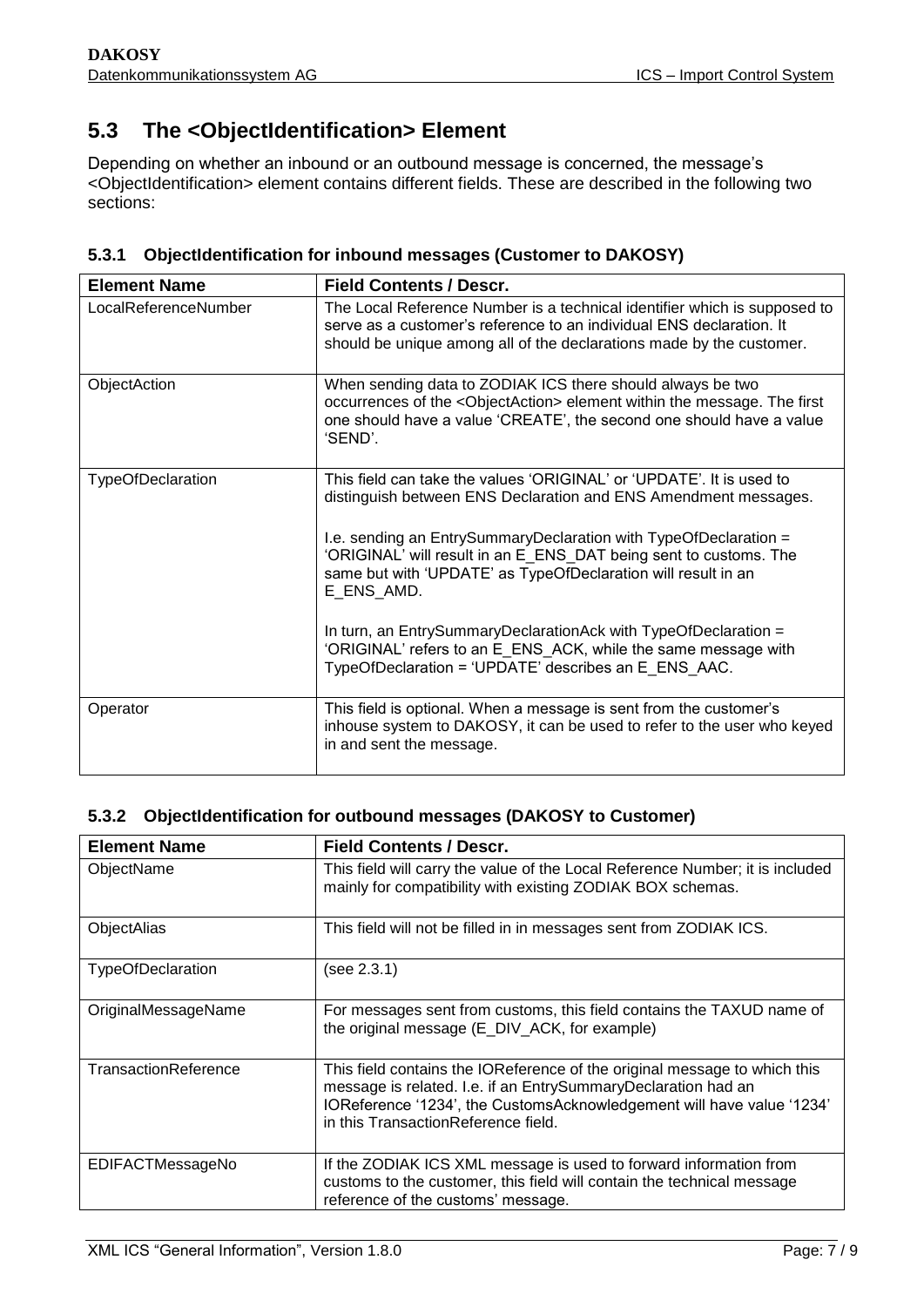| <b>DateOfReceipt</b> | If the ZODIAK ICS XML message is used to forward information from<br>customs to the customer, this field will contain the date and time the<br>customs message was received at DAKOSY.                                    |
|----------------------|---------------------------------------------------------------------------------------------------------------------------------------------------------------------------------------------------------------------------|
| EventSeverity        | This will be set to:<br>OKAY for positive acknowledgement messages from DAKOSY or<br>Customs<br>ERROR for negative acknowledgement messages from DAKOSY<br>or Customs<br>WARNING for the AdvancedInterventionNotification |
| EventLocation        | This will be set depending on the type of message. The EventLocation<br>informs whether an Okay/Error/Warning originated from DAKOSY or from<br>a customs agency.                                                         |

# <span id="page-7-0"></span>**6 Basic Message Flow**

The diagram on the following page depicts the basic message flow within ZODIAK ICS. In general, each message inbound from a customer will be replied to by DAKOSY with an "Acknowledgement" Message. This will either notify the customer of a successful processing of his message or inform him about any technical/functional errors which occurred.